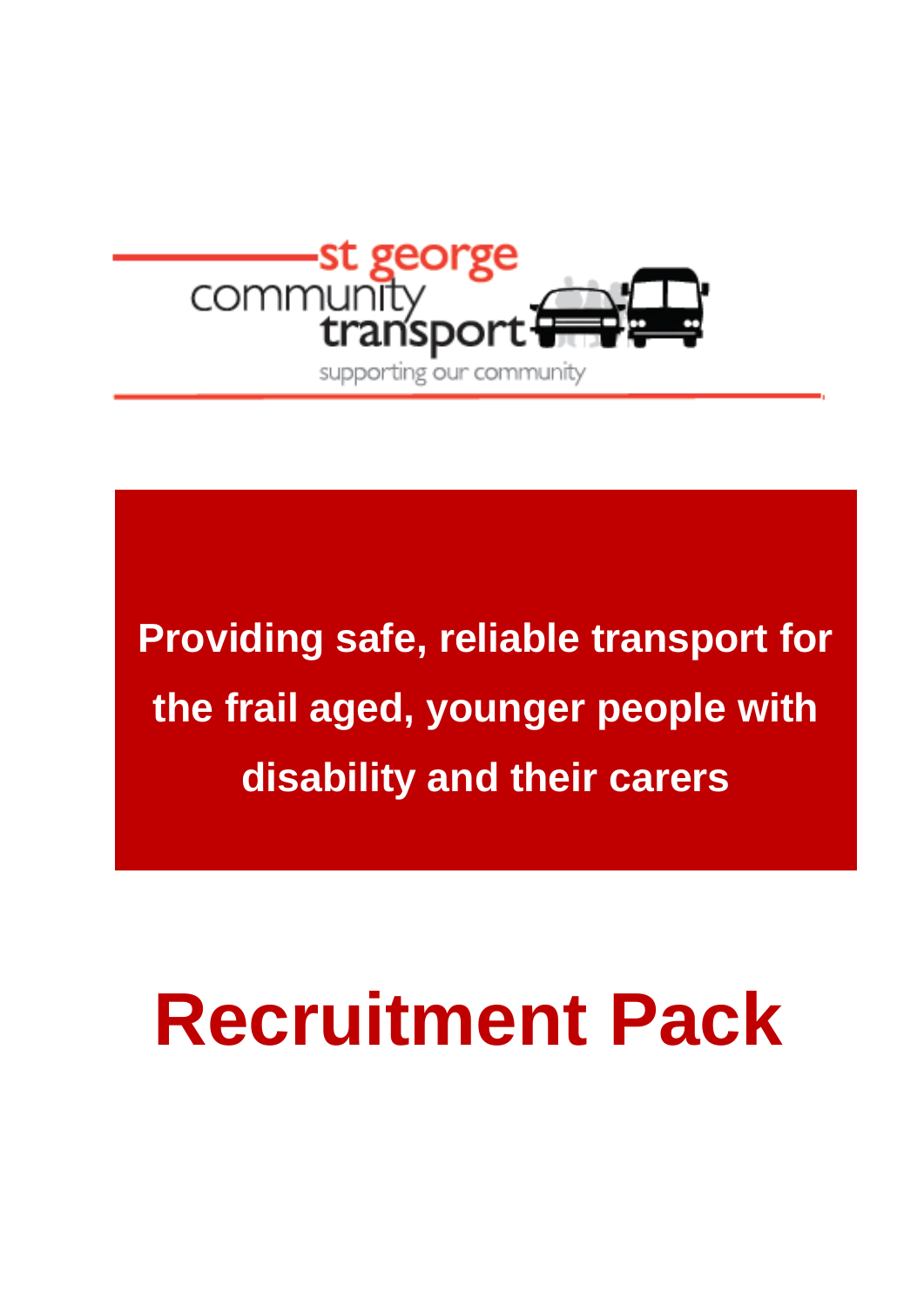

supporting our community

# **Application Pack**

| Job title:           | <b>Service Delivery Officer</b>                       |
|----------------------|-------------------------------------------------------|
| <b>Reporting to:</b> | Manager, Consumer Engagement                          |
| Award:               | Social Community Home Care and Disability Award, 2010 |
| Level                | Level 3                                               |
| Location:            | Mortdale                                              |
| Hours per week:      | Full time                                             |

Thank you for your interest in St George Community Transport.

Our application pack is designed to assist you with information that will support your decision making regarding this position and also ensuring your application is tailored to our organisation.

It contains the following documents:

- Our selection process
- A Position Description
- Our Organisational Chart
- Our Vision and Mission
- Values and Commitment
- Our region

Additional information about St George Community Transport can be found on our website [www.stgct.org.au](http://www.stgct.org.au/)

Please do not hesitate to contact Amalia Betihavas if you have any questions or queries about your application on 9585 3000 or via email [amalia.betihavas@stgct.org.au](mailto:amalia.betihavas@stgct.org.au)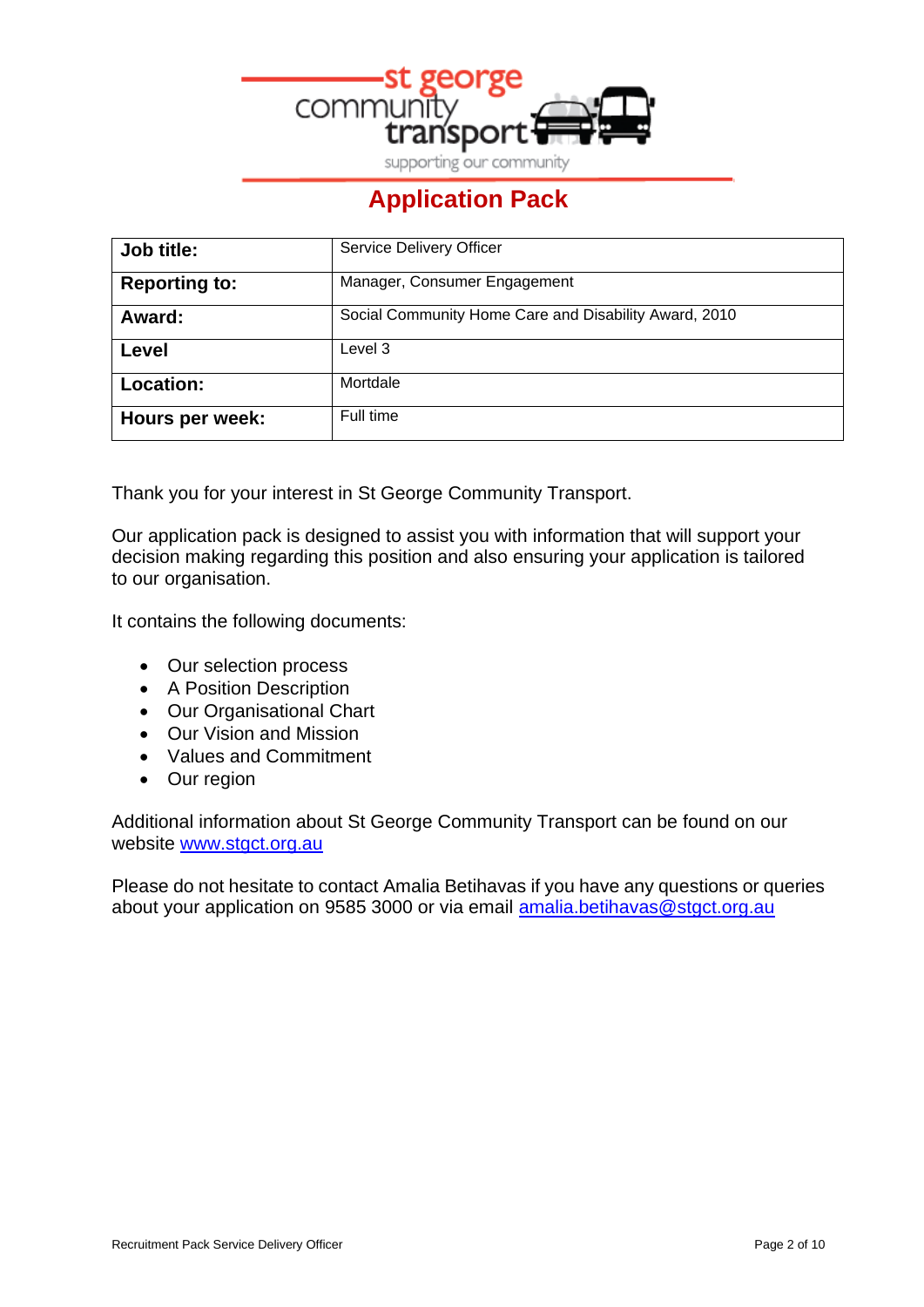

## **Selection of Merit**

All appointments to St George Community Transport are based on merit i.e. each application is assessed on merit against knowledge, skills, experience, qualification and standard of work performance identified in the position description and advertisement.

The applicant who demonstrates the strongest fit against these selection criteria in their application and throughout the selection processes is recommended to the position.

## **The Application**

In the Advertisement we have outlined the responsibilities, location and selection criteria of the position, which are documented in the Position Description as the knowledge, skills, abilities and experience that are required to perform the duties of the position.

Your application must address the essential and desirable criteria indicated in the position description. If you do not meet the essential requirements specified in the advertisement, or cannot clearly demonstrate that you meet the requirements, you will not be considered for the position. It is your responsibility to ensure this is clearly addressed in your application.

All applications will be held confidential and will be assessed for suitability after the closing date for applications.

To apply please address your application, marked **CONFIDENTIAL** to:

Human Resource Department St George Community Transport 1/29-33 Pitt Street MORTDALE NSW 2223 Or send to [amalia.betihavas@stgct.org.au](mailto:amalia.betihavas@stgct.org.au)

## **The Selection Panel**

The selection panel is responsible for selecting the applicant best suited for the position. The selection is based on merit and must be based on the materials presented in writing, at interview and from references. The selected candidate will be the one who best satisfies the selection criteria.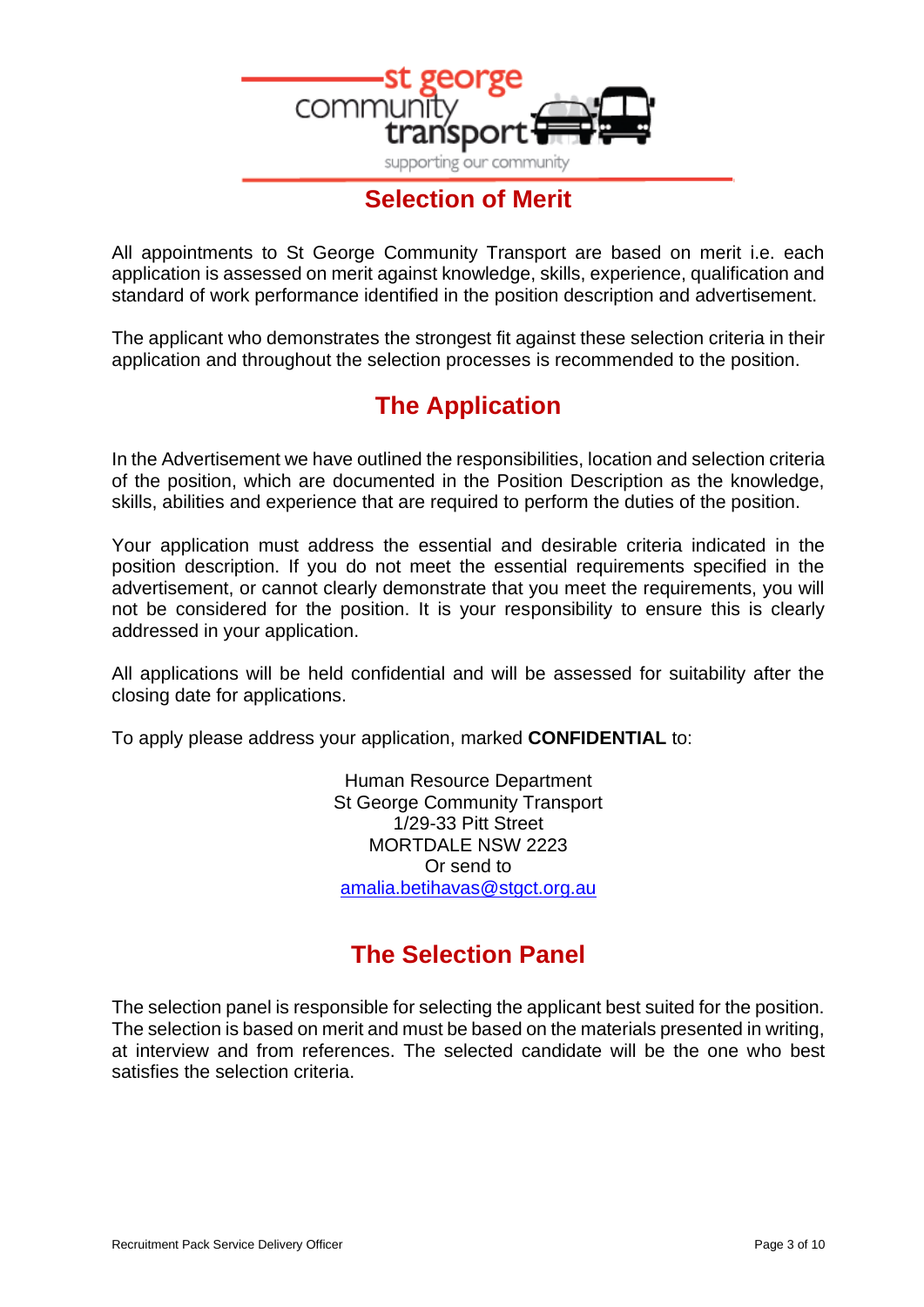

supporting our community

## **Position Description**

| Job title:           | <b>Service Delivery Officer</b>                                                        |
|----------------------|----------------------------------------------------------------------------------------|
| <b>Reporting to:</b> | Manager, Consumer Engagement                                                           |
| Award:               | Social, Community, Home Care and Disability Services Industry<br>Award (SCHCADS Award) |
| Level:               | Level 3.1                                                                              |
| Location:            | <b>Mortdale</b>                                                                        |
| Hours per week:      | Full time                                                                              |

## **OPERATING ENVIRONMENT**

St George Community Transport (STGCT) is a not-for-profit organisation that is committed to improving the lives of its customers, by encouraging and facilitating their mobility, independence and sense of community.

STGCT is funded by Transport for NSW under the Commonwealth Home Support Program and the NSW Community Transport program.

## **PURPOSE OF THE POSITION**

Responsible for the prompt, courteous and professional provision of all transport related services to eligible clients in accordance with policies and procedures.

Provide a safe, reliable and appropriate individual and group transport service for the client group: older adults, younger people with a disability and carers living at home in St George areas

## **RESPONSIBILITIES**

- 1. Respond to client and potential client enquiries.
- 2. Assess and / or reassess clients wishing to access the service, ensuring that assessment of eligibility is carried out according to the appropriate guidelines.
- 3. Complete client bookings, modifications, cancellations, and confirmations accurately.
- 4. Ensure ongoing consumer case notes are accurate and up to date.
- 5. Maintain the Client and Bookings systems accurately and in a timely manner.
- 6. Listen to consumer recommendations and reflect in the service provision by taking into account individual interests, cultural & personal preferences and capabilities
- 7. Prepare and issue client allocation/scheduling/driver run sheets in a timely manner.
- 8. Verify all trips accurately and in a timely manner.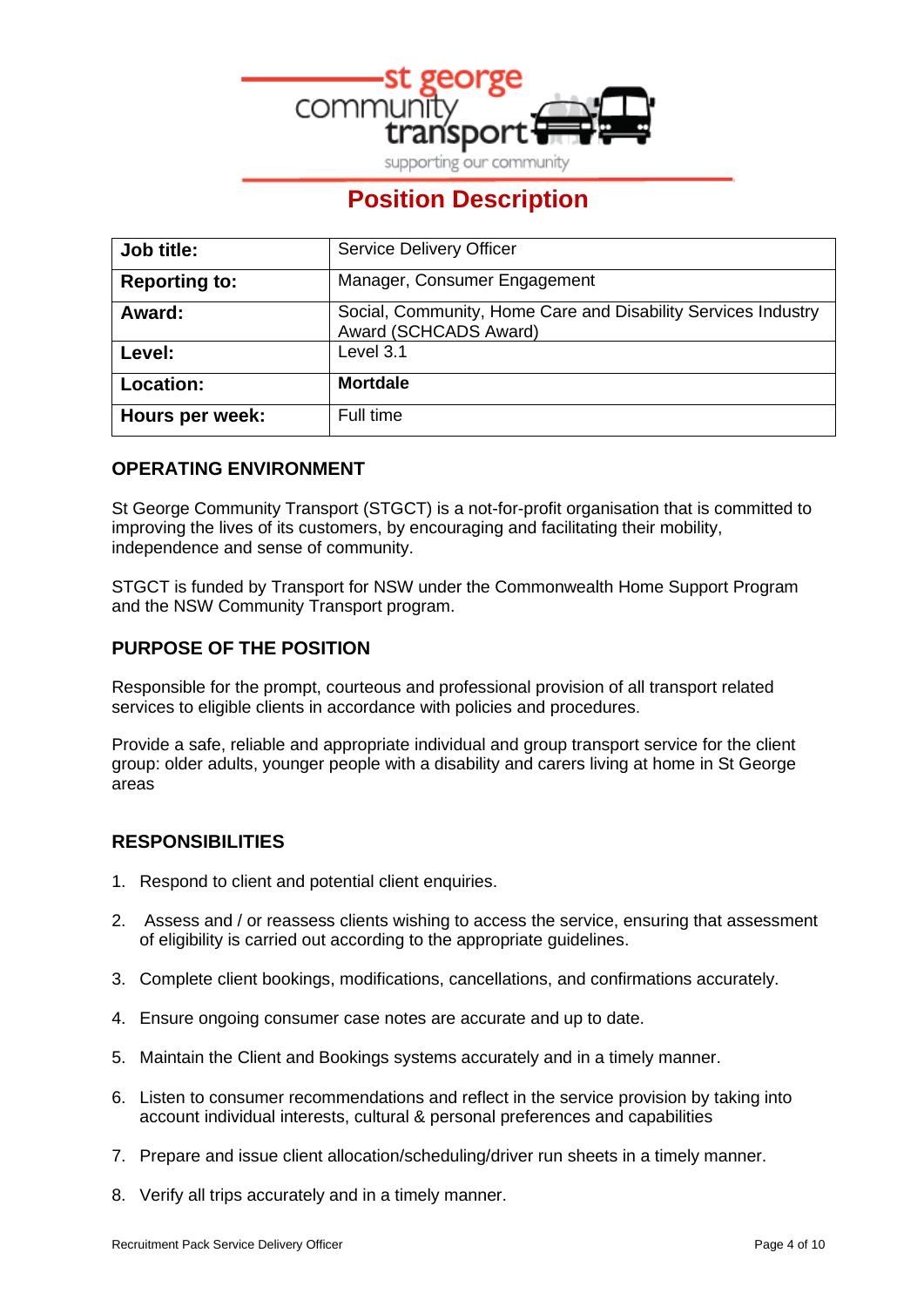

- 9. Balance and record transport banking.
- 10. Document taxi voucher allocation and reconciliation in accordance with policies and procedures.
- 11. Participate in Service promotion as appropriate.
- 12. Adhere to all STGCT Policy and Procedures and relevant legislative standards.
- 13. Assist the manager by providing data and other information to support the creation of services, budgets, client documentation
- 14. Any other tasks relevant to the role as directed by the Manager.

#### **Administration**

- Actively dispatch to prioritize effective & efficient transport services.
- Allocate trips efficiently and effectively and within rostering budget.
- Promptly and accurately register feedback, incidents, hazards and other information that requires an action or represents official business into STGCT's Quality Management system, (Logiqc) in accordance with approved protocols and standards

#### **Quality and Risk**

- Conduct regular WHS inspections of immediate work area and take necessary corrective action
- Promote WHS with workers, contractors, volunteers and the public.
- Ensure as far as is reasonably practicable reported hazards and other WHS issues are dealt with immediately or discussed with Managers without delay

## **SELECTION CRITERIA**

#### **Mandatory qualifications**

- Cleared NDIS Worker Screening Check
- Maintain eligibility to work in Australia

#### **Essential experience or skills**

- Qualification in community or relevant discipline and / or previous experience of working in a similar role for a minimum of 2 years
- Experienced in the use of the Microsoft Office Suite of Products.
- Ability to learn and use other industry related software
- Proficient in use of electronic technology including smart phones, driver tablets, navigation.
- A focus on continuous improvement.
- Be flexible, forward thinking, motivated, and can act independently and have strong time management and organisational skills and the ability to prioritise tasks and meet deadlines
- Excellent written and verbal communication skills
- Ability to communicate effectively to people with disability and their carers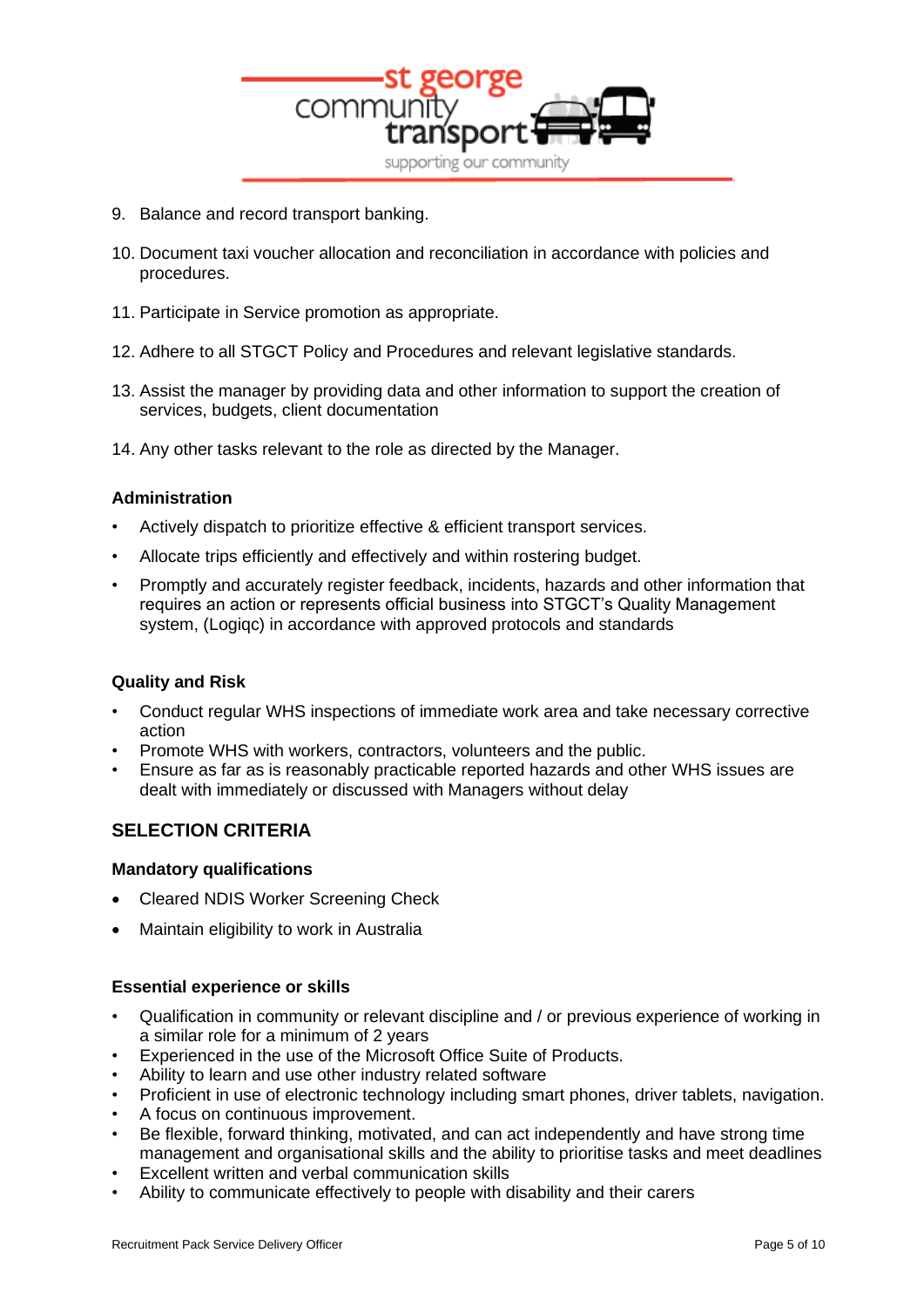

- Time management skills
- Sound knowledge and experience in a customer service environment with a detailed understanding of contemporary service delivery practices
- Covid-19 Vaccination Certificate or Immunisation evidence (including booster).

#### **Desirable criteria**

- Understanding of the NDIS and aged care service environment
- Experience or a good understanding of the provision of community services in a Not-for-Profit environment
- Ability to work in a flexible, multi-tasking environment
- Knowledge of local area
- First Aid Certificate

#### **PERSONAL ATTRIBUTES**

- Attention to detail
- Customer focused
- Sound time management skills
- Ability to work in a team
- Ability to work autonomously
- Well-developed analytical, verbal and written communication skills

## **ORGANISATIONAL STANDARDS AND EXPECTATIONS**

STGCT employees are always required to familiarise themselves with the organisation's policies and procedures and to abide by them. This includes, but not limited to:

- Code of Behaviour and Confidentiality
- Privacy and Confidentiality
- Health and Safety Manual
- Organisational policies and procedures
- Decision making and delegation matrix
- Charter of Care Recipients Rights and Responsibilities
- NDIS Practice Standards
- Aged Care Quality Standards
- Support the organisational vision, mission and values

#### **ORGANISATIONAL RESPONSIBILITIES**

It is expected that at all times employees will:

• Be respectful towards the organisation, colleagues, consumers and the general public.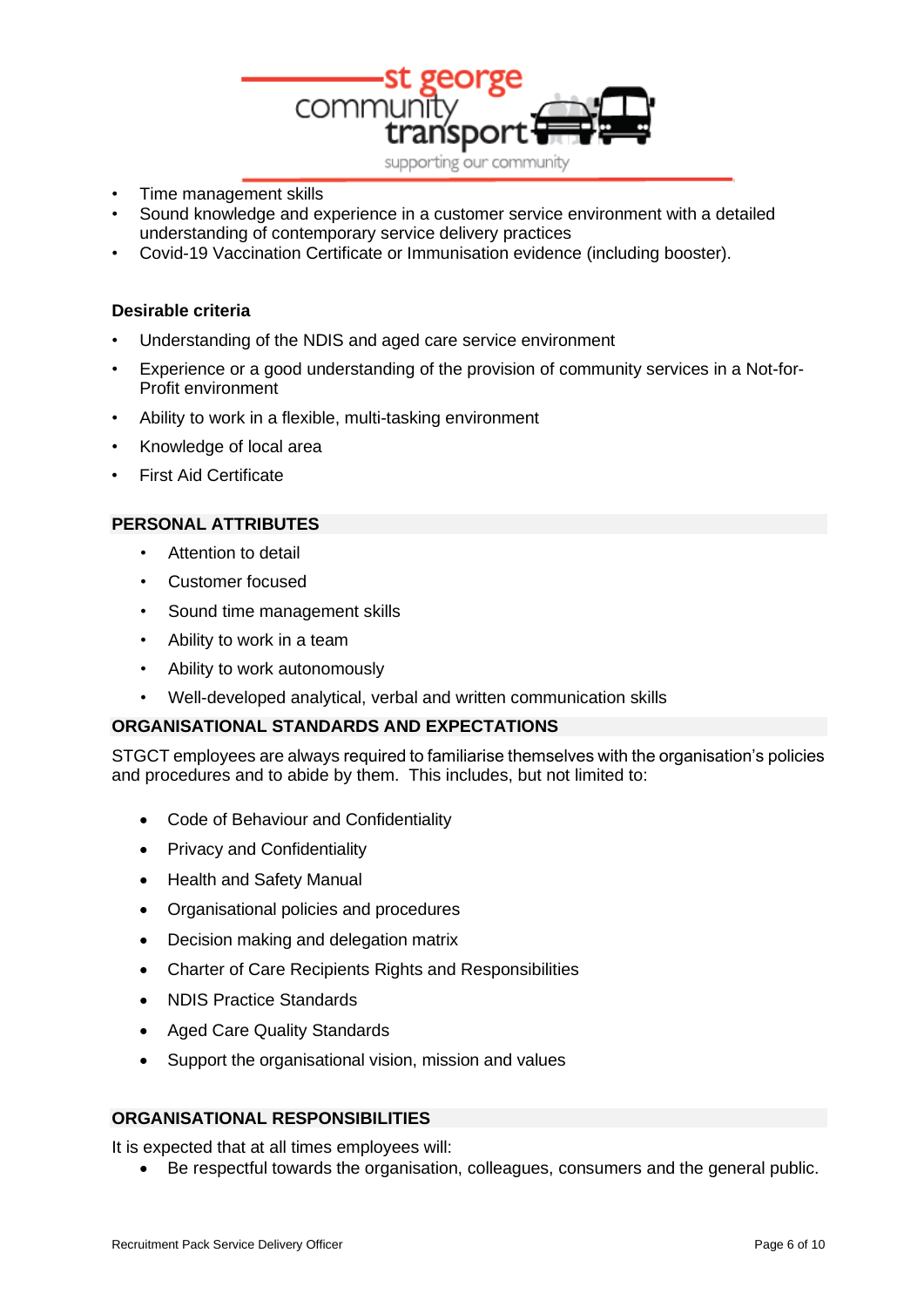

- Take reasonable care for their own health and safety, and that of others in the workplace.
- Participate in a 3-month probationary period.

#### **ORGANISATIONAL VALUES**

#### Safety and Compliance

We commit to prioritising the safety and wellbeing of our people, consumers and those who share the road, and adhere to all applicable laws.

#### Client Focus

• We listen to our clients and put their needs first.

#### Acting Ethically

• We operate with honesty, integrity, independence, transparency, equity and fairness.

#### Valuing Others

• We foster a collaborative working environment that values contribution and recognises and respects the views and rights of all.

#### **Excellence**

• We strive to be the best by continuously improving what we do and how we do it, and by sharing our knowledge, skills and ideas.

#### **Teamwork**

• We embrace diversity and work together towards our common purpose, communicating freely and sharing decision-making and the tasks involved.

#### Positive Attitude

• We cultivate positivity and goodwill in our business, personal activities and relationships.

#### **Acknowledgement**

*I have read and received instruction on the above Job Description and agree to abide by the responsibilities outlined.*

| <b>Employee Name:</b>      | <b>Employee Signature:</b> | Date: |
|----------------------------|----------------------------|-------|
|                            |                            |       |
| <b>Managers Signature:</b> | Date:                      |       |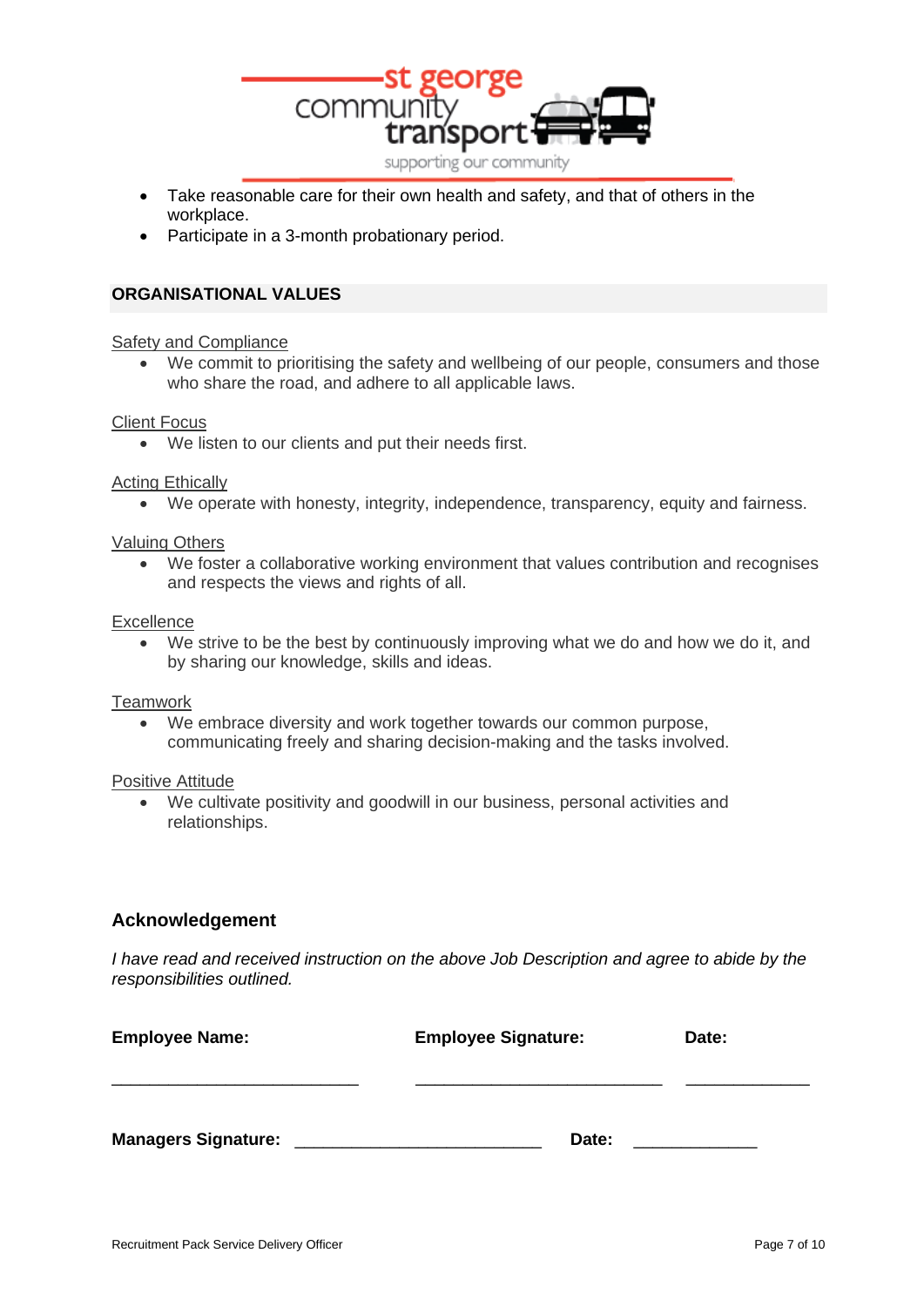

# **Organisational Chart**

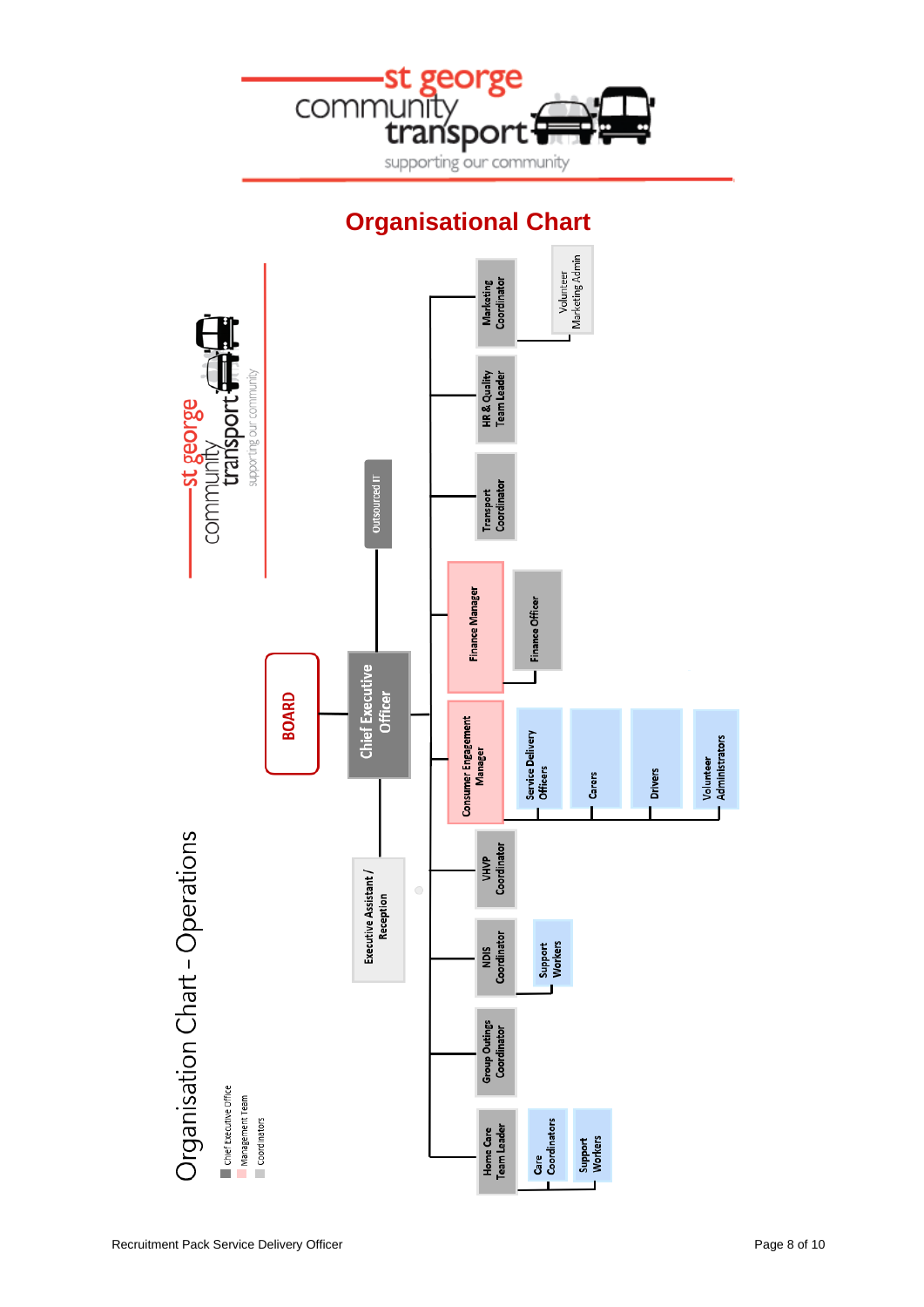

# **OUR VISION**

St George Community Transport will become a leader of excellence in the delivery of Community Transport Services through its ability to foster productive partnerships in the community through the use of its capacity and efficient infrastructure.

# **OUR MISSION**

Is to support the frail aged, people with disability, their carer's and other transportdisadvantaged people with an efficient and equitable transport service.

# **OUR VALUES**

- Our Clients will be valued as individuals;
- Clients will be assisted to maximize their mobility;
- Clients will be supported to make choices in their own lives;
- Clients will be treated with dignity and respect;
- Access to services is equitable and non-discriminatory;
- The community will be provided with a safe, comfortable and reliable service.

## **OUR COMMITMENT**

## **St George Community Transport is committed to:**

- Ensuring that transport disadvantaged people and organisation's are aware of the Service and the support it provides;
- Providing opportunities to improve social participation, to maintain or promote a person's capacity to live as independently as possible;
- Providing a person-centered approach to service delivery, promoting wellness and active participation in goal setting and decision making;
- Providing timely and flexible services that respond to a person and their carer's needs and circumstances;
- Developing collaborative relationships with other service providers for the benefit of people using the service;
- Recruiting and retaining suitable team members to ensure that the service is able to provide an efficient quality service;
- Providing and maintaining an efficient, cost effective and accountable organisation.